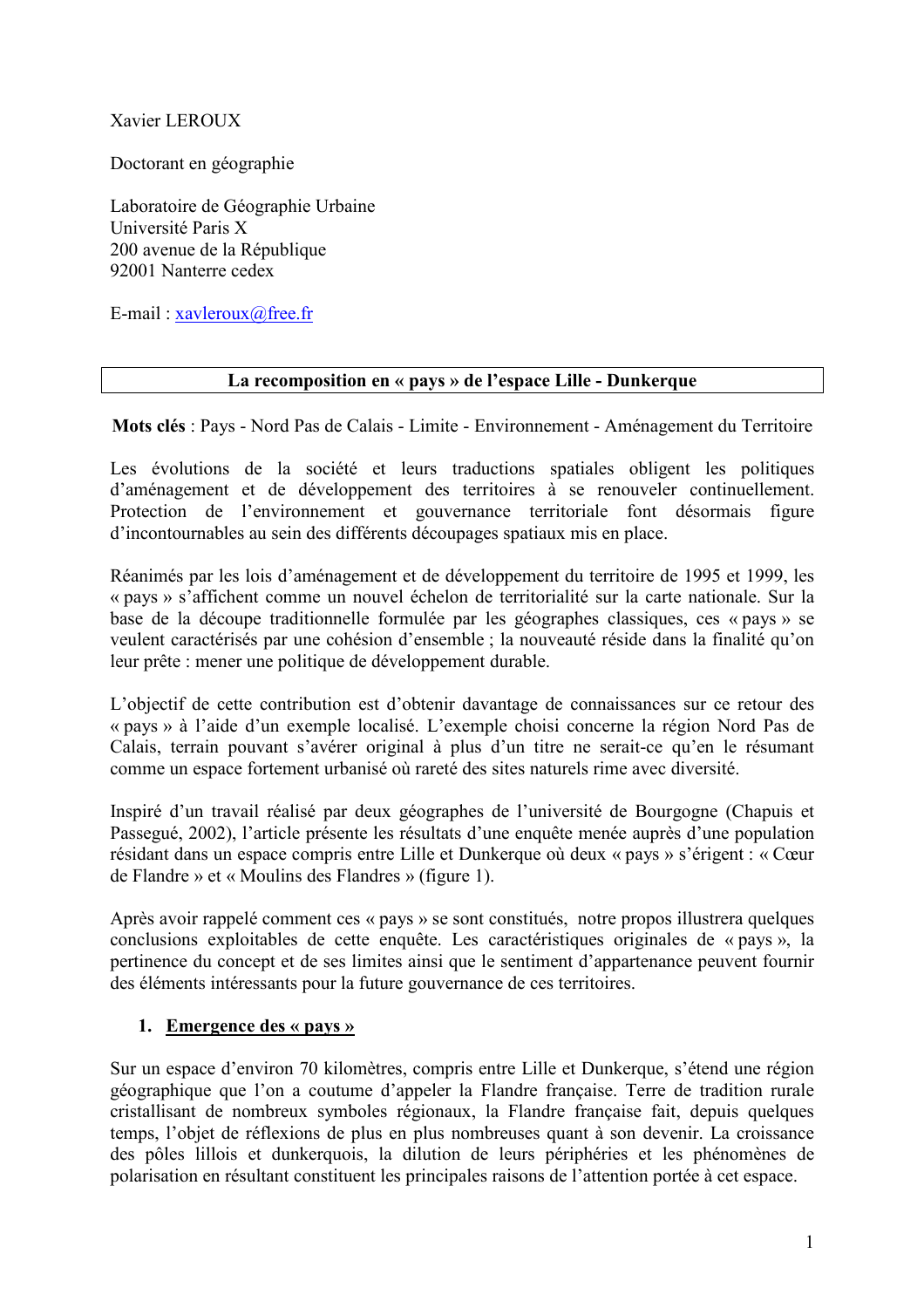Il convient de rappeler qu'avant d'en venir au « pays », le secteur avait fait l'objet d'un projet de classement en Parc naturel régional, idée ayant rapidement avorté. Insuffisance de richesses patrimoniales, petite taille, proximité des densités urbaines ou encore volonté politique déficiente sont souvent mises en avant pour justifier cet échec. Le fait est que, s'il avait vu le jour, le PNR des Monts de Flandre serait devenu le quatrième PNR du Nord Pas de Calais. La Région aurait été la région française la plus dotée en PNR, ce qui aurait peut-être posé un problème d'image et de pertinence du concept.

Saisissant les opportunités juridiques remettant en selle les « pays », l'association de préfiguration du PNR s'engage dans cette nouvelle voie en 2002 pour faire naître le projet « Cœur de Flandre » qui recouvre, à peu près, le même périmètre, de Nieppe à Steenvoorde. L'espace compris entre Steenvoorde et la Communauté Urbaine de Dunkerque fait également l'objet d'un projet de ce type baptisé « Moulins des Flandres ». Si l'idée semble antérieure au projet « Cœur de Flandre », cet autre « pays » demeure moins avancé que son homologue puisqu'il n'en est qu'à la phase de demande de reconnaissance en périmètre d'étude.



# 2. Construction de l'enquête

Quelques hypothèses ont orienté la préparation de l'enquête. Les « pays » demeurent méconnus à l'heure actuelle et la physionomie même du secteur d'étude a influé sur les réponses. L'action continue de l'homme sur son environnement à travers l'histoire, la proximité de grandes densités urbaines, le voisinage avec la Belgique ou encore la taille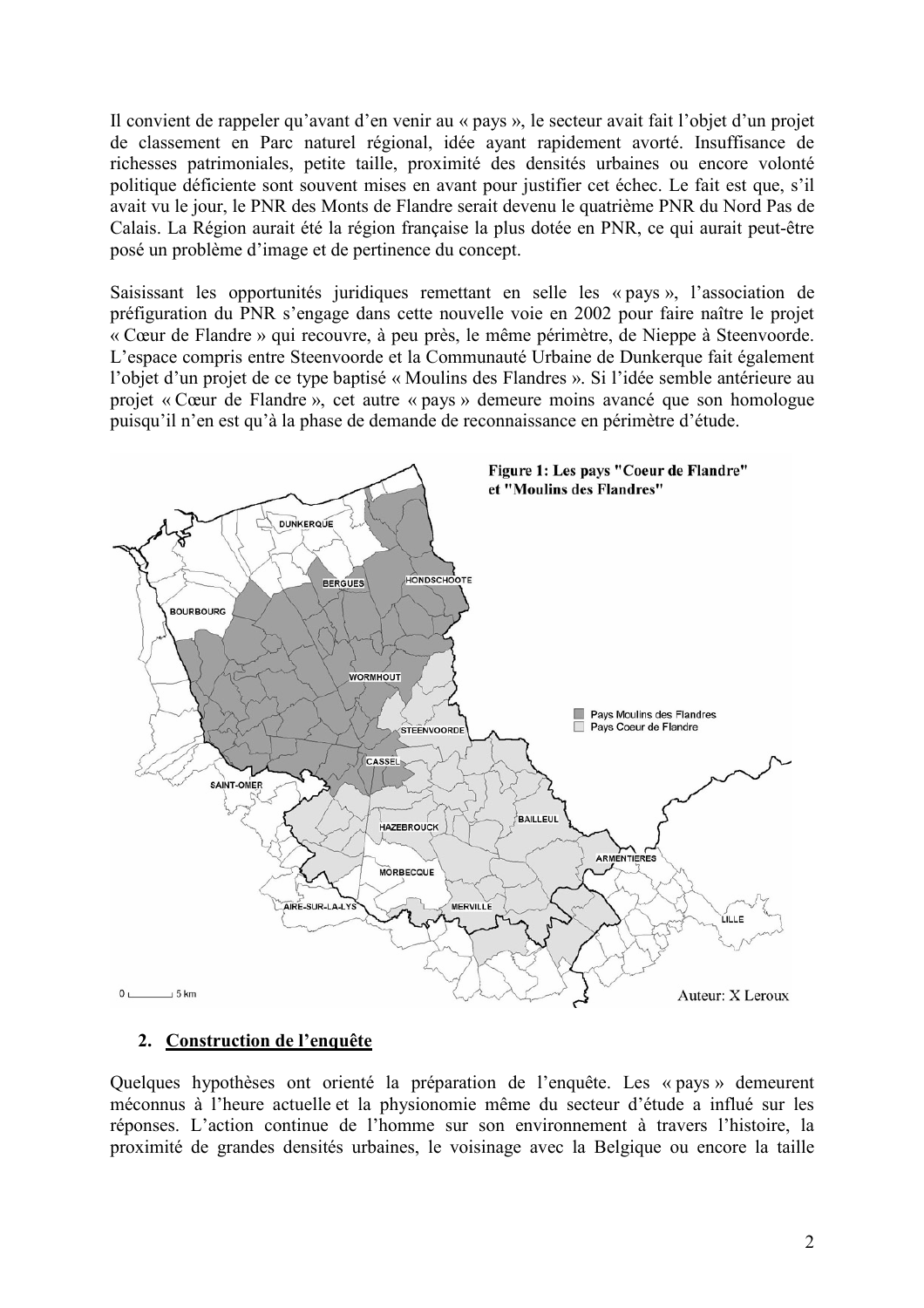même de ces « pays » sont autant d'éléments qui guident les témoignages quant aux spécificités de ces territoires et au sentiment d'appartenance en découlant.

L'enquête a pris la forme d'entretiens semi-directifs d'une demi-heure croisant questions ouvertes et questions fermées. La population enquêtée s'est naturellement divisée en deux groupes n'ayant pas la même vision de la notion de « pays » : des citoyens et des maires sélectionnés parmi trois ensembles de notre espace d'analyse (« Cœur de Flandre », « Moulins des Flandres » ainsi que quelques communes extérieures mais limitrophes de ces deux « pays »). Sur près de trois mois, 101 entretiens ont été réalisés : 38 chez les maires et 63 chez les habitants.

Il convenait de varier les situations selon l'appartenance à chacun de ces trois ensembles et selon diverses caractéristiques (nombre d'habitants, caractère plutôt urbain ou rural, position géographique centrale ou frontalière, appartenance au canton et à l'intercommunalité, situation physique). Concernant les habitants, s'il est difficile de chercher la représentativité sur un si petit échantillon, il a tout de même été essayé de varier les situations selon les variables classiques de l'âge, du sexe et de la catégorie socioprofessionnelle.

Comme il s'agit d'entretiens ouverts, soulignons qu'il est des biais classiques expliquant que des enquêtés n'ont pas répondu à certaines questions (par incompréhension, fuite, oubli...). Notons également que la petite taille de l'échantillon « habitants » pourra se révéler un handicap pour l'interprétation (chiffrée notamment) de certaines réponses.

# 3. Résultats

La représentation de la notion de « pays » et l'approbation ou non des limites constituent les deux grands volets à analyser en priorité pour montrer toute la difficulté qui réside dans le passage d'une notion territoriale vécue à une notion administrative.

### a. Introduction de la notion de « pays » : connaissance et définition

Naturellement, les élus membres de ces « pays » connaissent la notion mais se montrent encore davantage attachés à leur commune ou au groupement intercommunal de référence. C'est pourquoi à ce stade introductif, la question présente un intérêt pour la cible « habitants ». Laisser à l'individu la liberté de s'exprimer sur cette notion sans précision supplémentaire a spontanément renvoyé à la conception nationale du « pays ». Dès lors, il a rapidement fallu préciser le concept en le qualifiant de « pays » local. Des exemples de « pays » voisins étaient cités en aide (Boulonnais, Artois, Hainaut...). Une remarque intéressante est que, dans la majorité des cas, les individus ont manifesté leur compréhension de cette définition par l'emploi du mot « terroir » en guise de synonyme.

36 personnes sur les 63 interrogées, soit plus de la moitié (57 %) utilisent le mot « Flandre » dans leur définition (avec parfois des précisions sur le caractère intérieur, maritime, central...). Ces individus sont répartis sur l'ensemble de l'espace de sondage. Si on se sent nettement du « dunkerquois » ou du « littoral » en limite nord, les situations apparaissent plus variées en bordure sud du « Cœur de Flandre ». Les habitants d'Armentières fournissent la plus grande diversité de réponses entre une entité « Lys », une entité « Weppes » mais la plupart n'hésite pas à se revendiquer d'un « espace transitionnel entre la Flandre et la Métropole». Des habitants de Sailly/Lys ou de Fleurbaix évoquent l'ancien « pays de l'Alloeu », vieille réunion de quatre paroisses (Sailly/Lys, Fleurbaix, Laventie, La Gorgue) érigée au XVIIIème siècle par Louis XIV. Enfin, parmi les 12 individus (20 %) ne sentant pas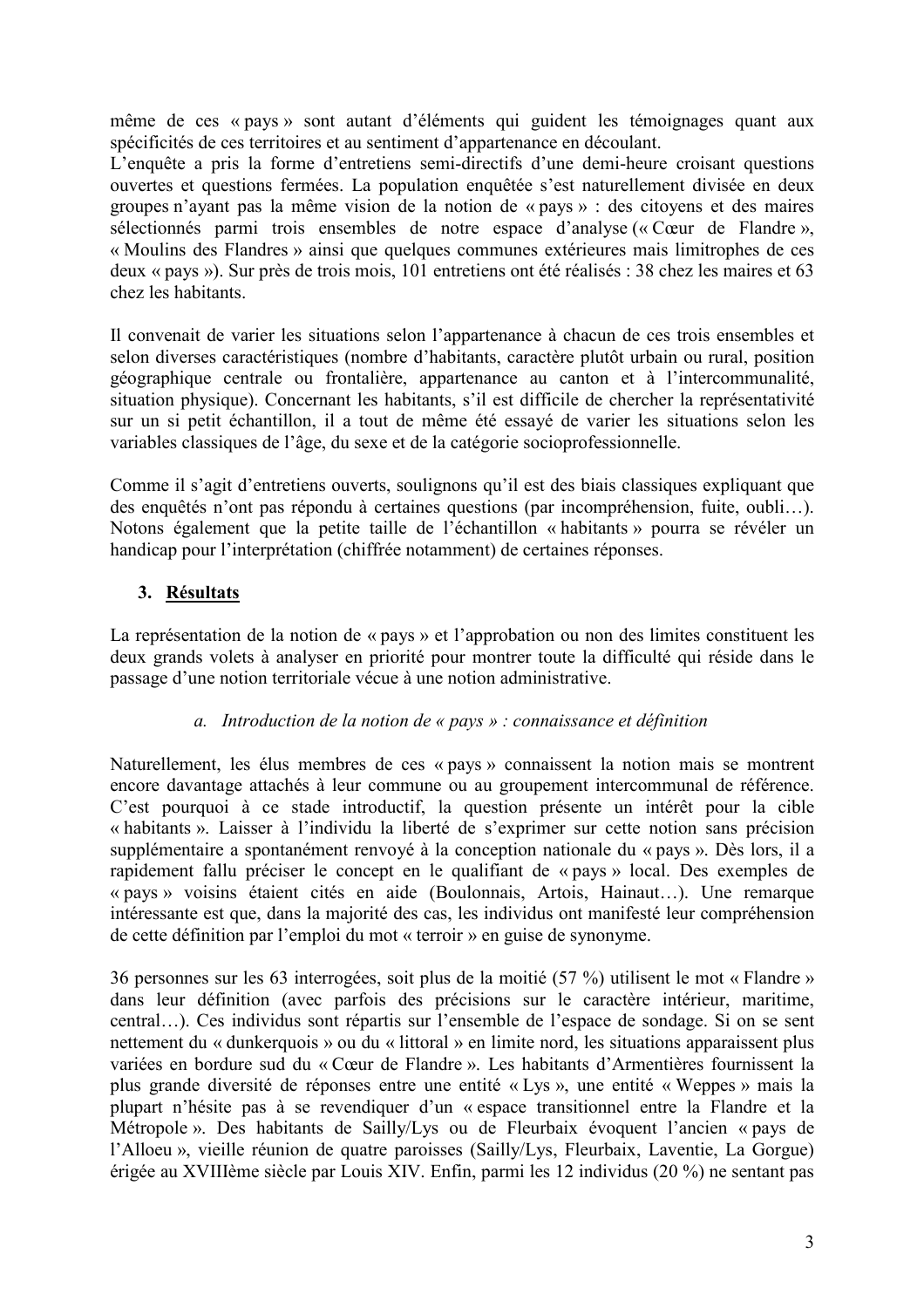de caractéristiques de « pays », il est important de noter qu'ils sont localisés en limite nord (Dunkerque) et en limite sud (Armentières, Bois Grenier, Fleurbaix, Sailly/Lys) de nos deux « pays » d'étude. Proximité de la ville et sentiment d'appartenance à un « pays » sont-ils incompatibles?

Concernant la connaissance du « pays » en tant que nouveau découpage territorial juridique, il n'est pas étonnant de constater que le concept est encore trop frais et que seuls 10 individus sur les 63 (soit 15 %) avouent en avoir entendu parler. Ces 10 personnes sont majoritairement situées dans les communes du pays « Cœur de Flandre » (Bailleul, Steenvoorde, Hazebrouck...) et ont une implication plus ou moins directe dans les secteurs liés à l'aménagement/environnement. Il convient toutefois de nuancer ce constat en précisant que, parfois, le « Cœur de Flandre » est connu mais pas en tant que « pays » juridique. En effet, cette appellation existe déjà comme l'un des découpages formulés par les Offices de Tourisme. Rappelons qu'à ce titre, le département du Nord est découpé en cinq sousensembles que sont la Flandre - Côte d'Opale, le Cœur de Flandre, la Métropole Lilloise, le Hainaut et l'Avesnois. Dès lors, des panneaux d'indications existent déjà sur place, ce qui explique cette identification occasionnelle. Notons que 10 individus sur les 63 interrogés avaient également connaissance du projet de Parc Naturel Régional antérieur aux « pays ».

Comme le « pays » est un territoire à définition complexe et évolutive, il a été demandé aux enquêtés de se prononcer sur les éléments qu'ils jugeaient les plus pertinents pour le définir. Les six éléments suivants étaient proposés : culture, histoire, caractéristiques naturelles, économie, politique, réseau de villes et de villages. 28 maires sur les 38 ont répondu à cette question (soit près de 75 %) et 57 individus sur les 63 (90 %). Il est intéressant de distinguer deux cas : lorsque l'un de ces éléments est cité et surtout lorsqu'il arrive en première position.

Pour les élus, la culture semble être l'élément primordial dans la définition du « pays » puisque 61 % des maires interrogés l'évoquent et que quasiment la moitié (43 %) la citent comme l'élément premier. Les caractéristiques naturelles viennent en second, 54 % des élus les évoquent alors que 21 % d'entre eux les placent au premier plan. Si 43 % des maires pensent que l'économie est importante pour la définition d'un pays, seuls 14 % la placent en tête de liste. Dès lors, c'est l'histoire qui devient le troisième constituant d'un « pays » à arriver en première place. Pour le reste, les résultats sont plutôt insignifiants. Si 21 % des élus évoquent les caractéristiques de leurs villes et villages, aucun ne les place en tête de file. Sur les trois maires évoquant la politique, un seul la considère comme un élément primant dans la définition d'un « pays ».

Les réponses des habitants différent de celles obtenues auprès des maires. Si la culture est citée par près des trois quarts des enquêtés, elle n'arrive qu'en seconde position (30 %) des éléments constitutifs du « pays ». L'histoire lui est préférée car presque la moitié  $(44\%)$  des individus pensent qu'elle se révèle être le principal déterminant d'un « pays ». Les éléments naturels n'arrivent qu'en quatrième position avec 11 % des citations, la typologie des villes et villages les devançant (14 %). Si l'économie d'un « pays » est citée dix fois, elle ne le demeure qu'une seule fois en première position. Quant à la politique, personne ne pense au'elle puisse être l'élément phare dans la définition du « pays ». Les habitants seraient-ils plus traditionalistes en privilégiant l'histoire et les maires plus enclins à promouvoir leur territoire en optant pour la culture ?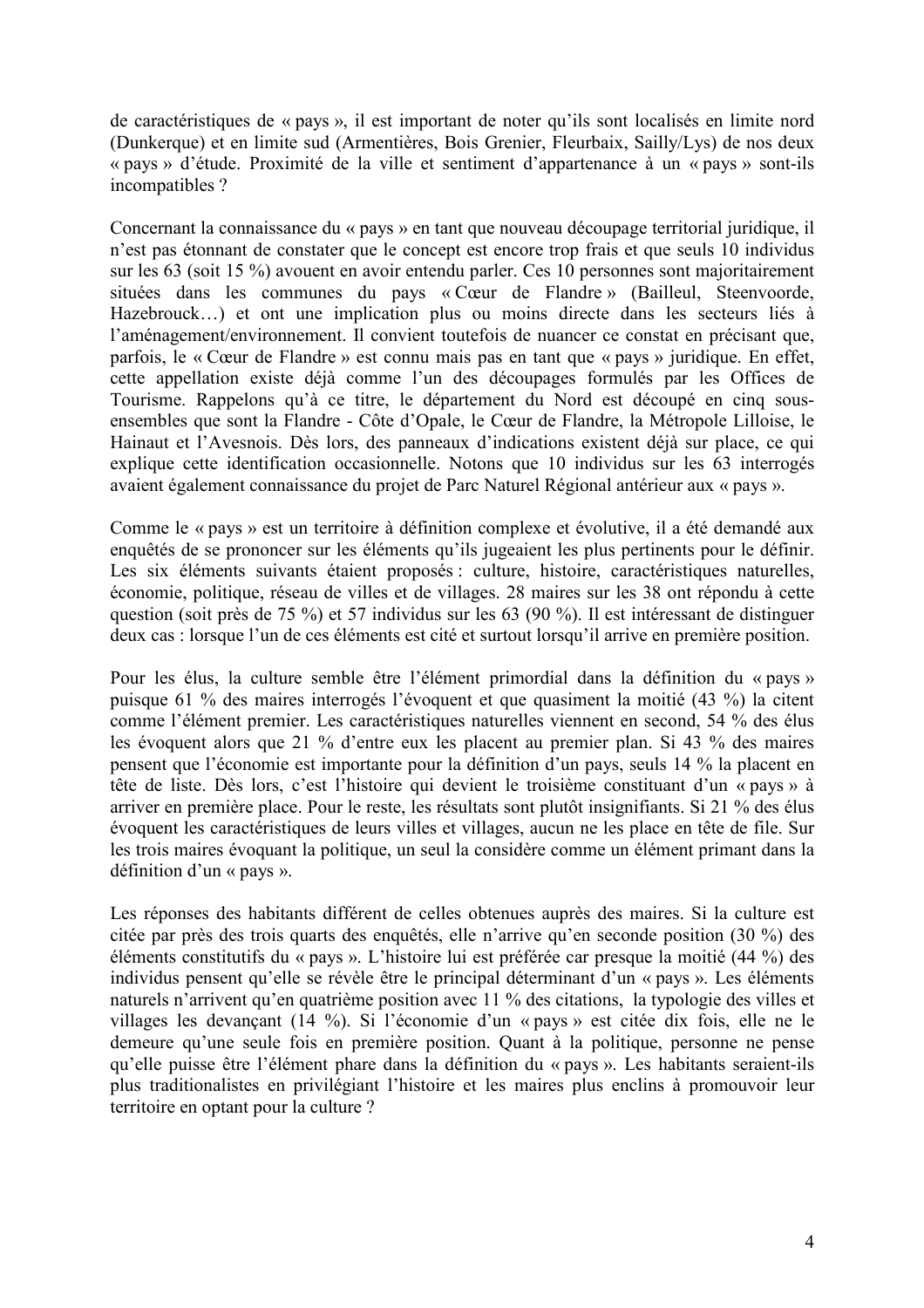#### b. Limites internes de « pays »...

Le découpage administratif de ces « pays » vient-il confirmer la perception des populations ou v a-t-il des dissemblances ?

L'analyse des noms de « pays » peut introduire la question sur leurs limites. Elus et habitants ont cependant peu de remarques à formuler sur ces noms de « pays ». Notons juste que plusieurs enquêtés font la remarque que le secteur « Moulins des Flandres » n'a pas l'exclusivité des moulins de ce territoire flamand. D'autres communes incluses dans « Cœur de Flandre » ont également ce genre d'édifice à faire valoir (Boeschepe, Steenvoorde, Terdeghem). Notons aussi que certains habitants du pays « Moulins des Flandres » pensent qu'au vu de ses caractéristiques, leur territoire aurait été plus à même de recevoir une appellation du type « Cœur de Flandre ».

Les réflexions sur les limites sont beaucoup plus évocatrices. Le contour du pays « Moulins des Flandres » appelle peu d'observations. Que ce soit pour les élus ou les habitants, aucune commune ne devrait en être retirée. Certains y auraient intégré la commune de Steenvoorde et quelques-unes de ses voisines pour avoir un tracé plus régulier et pour rester en harmonie avec l'appellation liée aux moulins. D'autres enquêtés évoquent l'adhésion de la bande littorale. La raison est de nature économique : composer avec Dunkerque permettrait de pallier l'absence de pôle urbain moteur, générateur d'emplois sur ce territoire.

C'est sur le territoire « Cœur de Flandre » que les remarques sont les plus abondantes et les plus variées. La communauté de communes du pays de Cassel (13 communes) qui était dans les démarches d'étude des deux « pays » a finalement tranché en faveur du pays « Moulins des Flandres ». Dès lors, c'est un quart des maires enquêtés (tous appartenant au pays « Cœur de Flandre ») qui regrette son départ de l'autre côté. La principale raison mise en avant est celle d'une coupure paysagère et par suite, d'un affaiblissement de la cohérence touristique de l'entité Monts de Flandre (les autres Monts étant dans le pays « Cœur de Flandre »).

En évoquant leurs pratiques touristiques ou de promenade, les individus fournissent des éléments intéressants à ce sujet. Si quelques-uns d'entre eux avouent fréquenter la forêt de Nieppe, les bords de Lys ou le littoral Dunkerquois, il convient de noter que la chaîne des Monts de Flandre constitue le point d'attrait touristique privilégié. Apportons quelques nuances en précisant que, même si la géomorphologie se joue des frontières administratives, les différents monts constituant la chaîne sont séparés les uns des autres, ce qui explique la variété dans les réponses des habitants. Le Mont des Cats et le Mont Noir sont cités ensemble du fait de leur continuité spatiale du côté français. Les enquêtés les ont distingués du Mont Rouge et du Mont Kemmel qui sont situés sur la partie belge. Si la frontière internationale a contribué à la séparation de ces Monts, il faut noter que le Mont Cassel est également cité à part. Il est, certes plus excentré d'une dizaine de kilomètres par rapport aux autres Monts, mais il faut noter que l'autoroute A 25 a renforcé cette distinction. Les individus fréquentant chacun de ces Monts sont situés à tous endroits de l'aire d'analyse, ce qui montre que le déplacement est fait en conséquence.

Les quatre communes composant la communauté de communes de la Voie Romaine (Morbecque, Steenbecque, Thiennes, Boëseghem) ont également décidé de se retirer (peutêtre temporairement ?). De ce fait, la carte représentait ces communes comme exclues du zonage. Là encore, on peut relever un chiffre non négligeable puisque cinq maires (communes du « Cœur de Flandre ») regrettent ce choix. En effet, la commune de Morbecque abrite la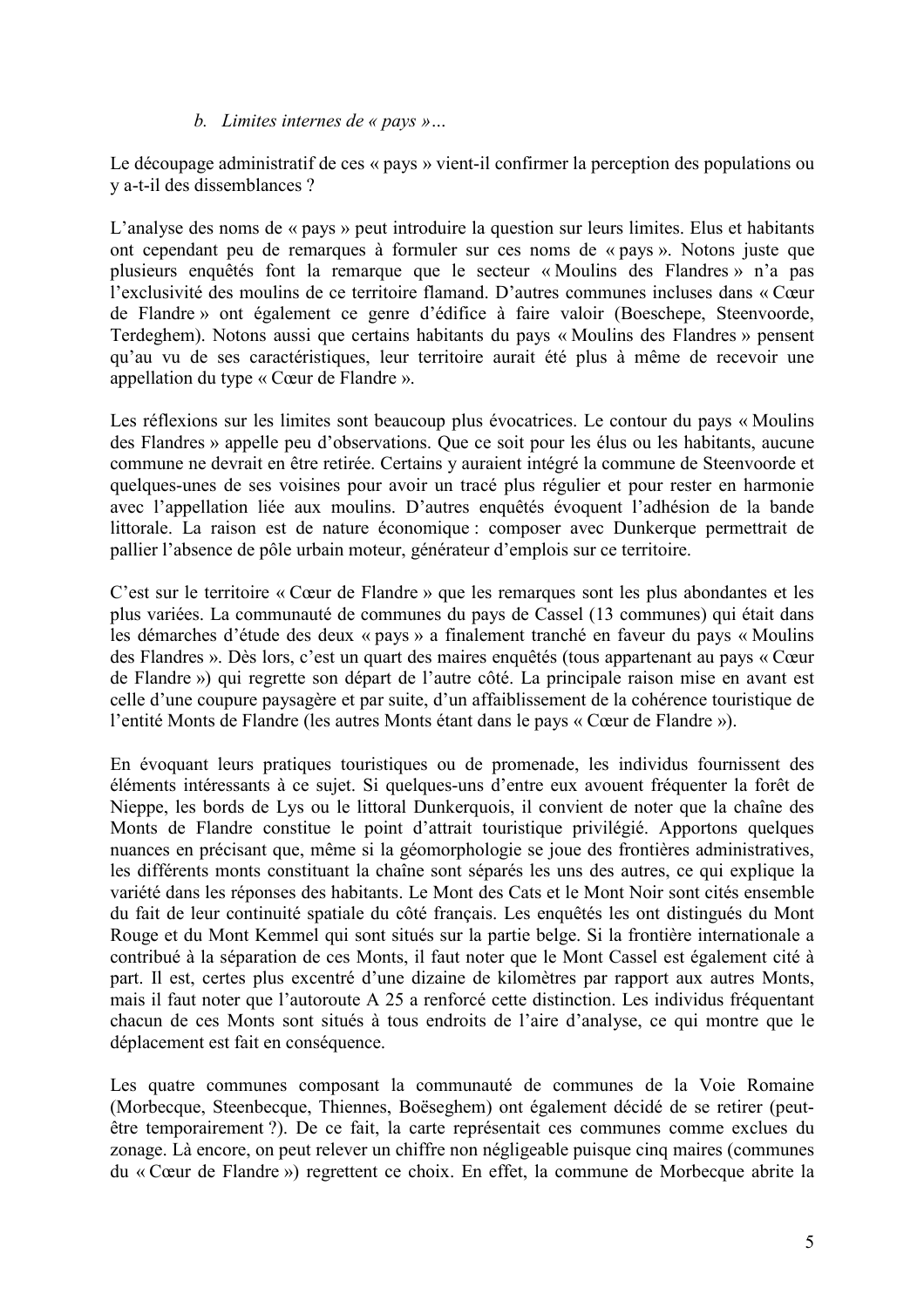forêt de Nieppe qui reste l'unique massif forestier de Flandre française et constitue un autre point d'attraction potentiel de ce secteur. Cette même remarque formulée par les habitants tient peut-être à l'allure même de la carte qui présente un vide à cet endroit.

Le dernier point important concerne la limite sud du pays « Cœur de Flandre ». Près d'un quart des maires (des deux « pays ») mais aussi près d'un quart des habitants contestent cette limite avec des justifications diverses. Différences culturelles, paysagères et fonctionnelles sont mises en avant : parler patoisant, absence de spécialités gastronomiques, morphologie des villes (densité, périurbanisation), attraction des pôles armentiérois, béthunois et lillois constituent la majorité de ces légitimations que l'on trouve parfois résumées par la coupure physique que représente la Lys. Certains contestent la présence des communes du Pas de Calais (Laventie, Lestrem, Fleurbaix, Sailly/Lys) mais ce n'est pas l'unique discriminant puisque d'autres communes du Nord sont citées (La Gorgue, Estaires, Merville, Haverskerque). Certains remontent même encore plus au nord pour franchir cette barrière de la Lys et citer les communes de Neuf-Berguin, Vieux-Berguin, Le Doulieu ou Nieppe qui n'affichent pas de caractères pouvant se revendiquer de Flandre. Il est intéressant de conclure sur le fait que, pour les maires et les habitants, la commune de Steenwerck ne souffre pas de cette contestation alors qu'elle se trouve enclavée entre Estaires, Le Doulieu et Nieppe.

Finalement les habitants contestent peu les limites « latérales » de ces « pays ». le département et la nation semblant demeurer de solides repères acquis. Parfois, certains maires regrettent que la découpe suive celle de l'intercommunalité en place, elle-même héritée, dans de nombreux cas, du zonage cantonal.

Indépendamment de ces considérations, il est important de noter que dix maires nous ont spontanément parlé de leur souhait d'aboutir à un « pays » unique réunissant les deux territoires. Les raisons mises en avant sont de diverses origines : ne pas scinder la Flandre en deux parties comme elle l'a déjà été de par la frontière franco-belge, avoir un « pays » plus grand et plus fort pour s'affirmer comme une entité à part entière entre les pôles lillois et dunkerquois...

### c. ... et au delà de la frontière internationale

Nos deux territoires de « pays » affichent une spécificité notable : leurs caractéristiques permettent de les identifier comme la Flandre française, sous-ensemble de la Région du Nord mais sous une continuité physique et des similitudes humaines, se définit un espace qui ne représente pas moins de la moitié d'un autre Etat, celui de la Belgique.

A une époque où la coopération transfrontalière s'expose comme un nouveau volet dans les politiques d'aménagement, il a été demandé aux élus de formuler un sentiment sur leurs voisins belges, notamment pour voir s'ils avaient des contacts effectifs avec eux. Pour les habitants, il s'agissait davantage d'avoir une opinion d'ensemble. Et même si la question n'est pas à l'ordre du jour, il leur a été demandé un avis sur d'éventuels « pays » mixtes, francobelges.

A la première question, 26 élus se sont prononcés, soit plus des deux tiers (68 %). La moitié des répondants (13 élus) déclarent ouvertement avoir de la sympathie envers leurs voisins belges. Huit d'entre eux (30 %) mettent en avant une collaboration effective (la procédure INTERREG est citée en maiorité). Les thèmes d'action se partagent entre gestion de l'eau.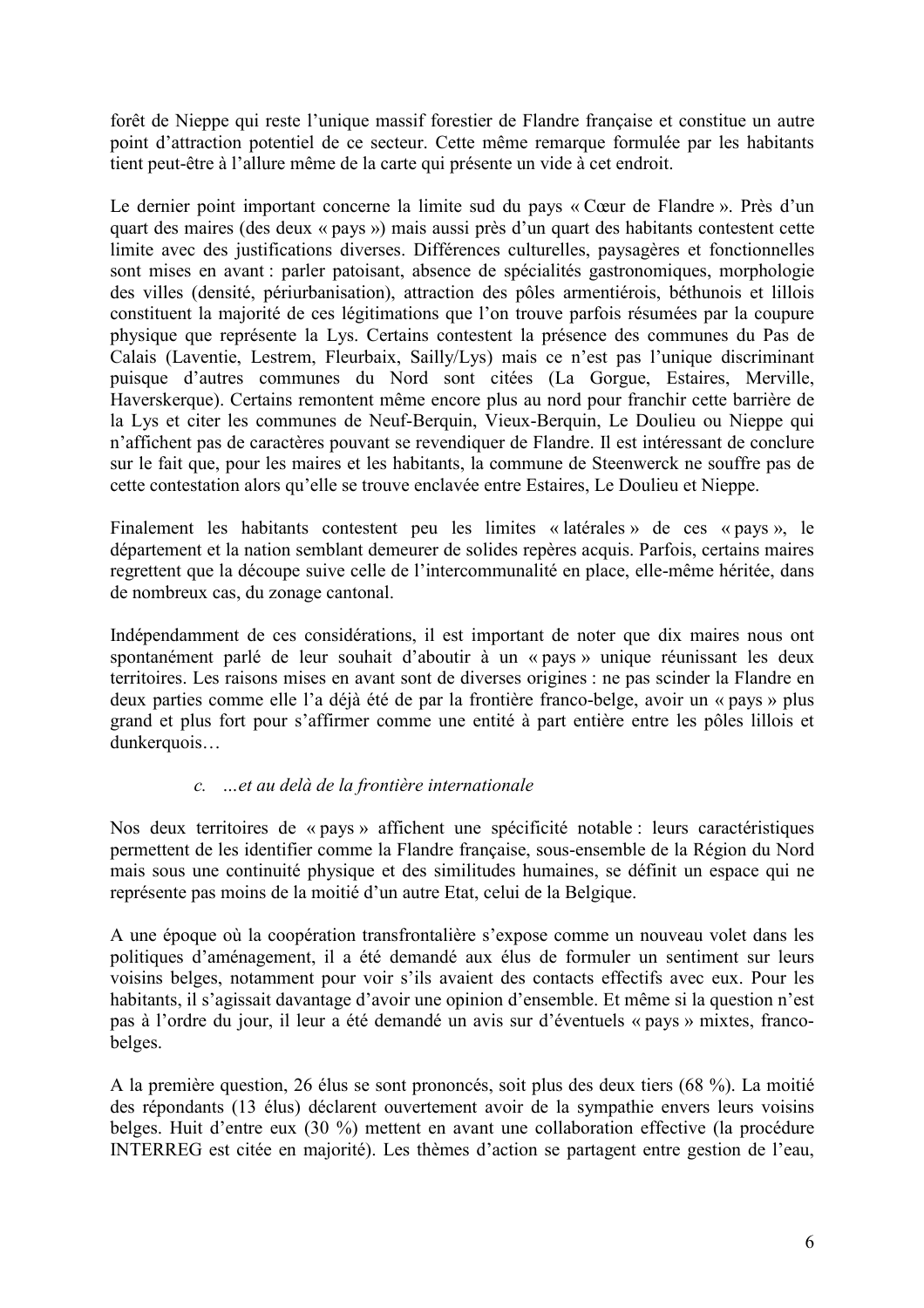tourisme et gestion des déchets. Enfin, cinq élus (19 %) déplorent le manque de contacts et la difficulté à en établir.

Plus d'un tiers des individus (23) avoue avoir de la sympathie envers leurs voisins belges. En revanche, ils ne sont que 10 (16 %) à reconnaître clairement une culture similaire à la leur. Dix autres individus s'affirment plus nuancés : pour eux, le flamand belge (qualifié de flamand « flamingant ») est méfiant et il faut d'abord gagner sa confiance. La barrière linguistique et les différences de mentalités ne se font pas trop sentir sur une proche bande frontalière mais s'accroissent au fur et à mesure de l'enfoncement dans la Belgique. Un autre chiffre intéressant est celui concernant le quart des individus (17) qui voient dans leurs voisins belges des commerçants nés au sens de l'accueil irréprochable : plus dynamiques, plus propres, moins chers et ouverts le week-end sont autant de raisons qui poussent les individus sondés à répondre dans ce sens.

A la seconde question « si les barrières internationales n'étaient pas si rigides, pensez vous que l'on aurait pu envisager un « pays » commun ? », trente maires se sont prononcés (79 %). 60 % d'entre eux (18 élus) pensent que l'idée d'un « pays » commun semble difficile à envisager. Les 12 autres élus (40 %) seraient plutôt favorables à une telle idée. Au niveau des justifications du « non », les élus mettent en avant tantôt les obstacles culturels (mentalité, langue...), tantôt les obstacles administratifs (le découpage n'est pas semblable), tantôt les deux mais également le fait qu'il est tout simplement trop tôt pour y penser (le « pays » est une procédure naissante en France, allons dans l'ordre). Les 40 % d'élus favorables à un « pays » commun sont, sans surprise, les mêmes qui formulaient de la sympathie à leur égard dans la question précédente. Le fait marquant ici tient plutôt à la localisation des maires formulant ces avis. Assez naturellement, on trouve 5 de ces 12 élus (42 %) en frontière franco-belge (Hondschoote, Ghyvelde, Bambecque, Bailleul, Steenvoorde). Mais il est important de noter que sur ces 12 élus, 5 autres sont situés dans le Pas de Calais (Saint Venant, Neuve Chapelle, Fleurbaix, Lestrem, Laventie, à savoir les seuls 5 maires Pas de Calais de l'échantillon initial). Le fait d'être plus ouvert au dialogue interdépartemental leur donne-t-il une ouverture supplémentaire sur le dialogue transfrontalier international?

Concernant les habitants, 44 % pensent que l'idée d'un « pays » commun semble difficile à envisager alors que 56 % seraient plutôt favorables à une telle idée. Un « pays » commun pourrait s'étendre jusqu'à Ypres et Poperinge d'après les individus alors que les justifications au « non » prennent diverses formes : les Belges seraient trop nationalistes, le regroupement ne pourrait fonctionner que sur des thématiques précises, les Belges ne seraient pas d'accord.

Instrument d'avenir, retour vers le passé ou nouvelle couche administrative ? La mise en place des « pays » suscite des réaction variées. Dans l'ensemble, les élus se montrent prudents, voire sceptiques. S'ils sont conscients de la nécessité de se regrouper pour organiser ce territoire interstitiel, ils restent réservés sur les réelles compétences et les moyens attribués à ces « pays » ainsi que sur la part accordée à la démocratie participative et à la politique. L'opinion des habitants est également partagée puisque seule une moitié d'entre eux a formulé une conclusion. Réaffirmer une tradition et une ascendance flamande menacée d'uniformisation pourrait être une des missions du « pays » tout comme la promotion touristique du secteur qui pourrait être un vecteur de création d'emplois locaux. A l'inverse, quelques-uns pensent que le « pays » peut aviver le sentiment d'autarcie, les rivalités et un renforcement du communautarisme